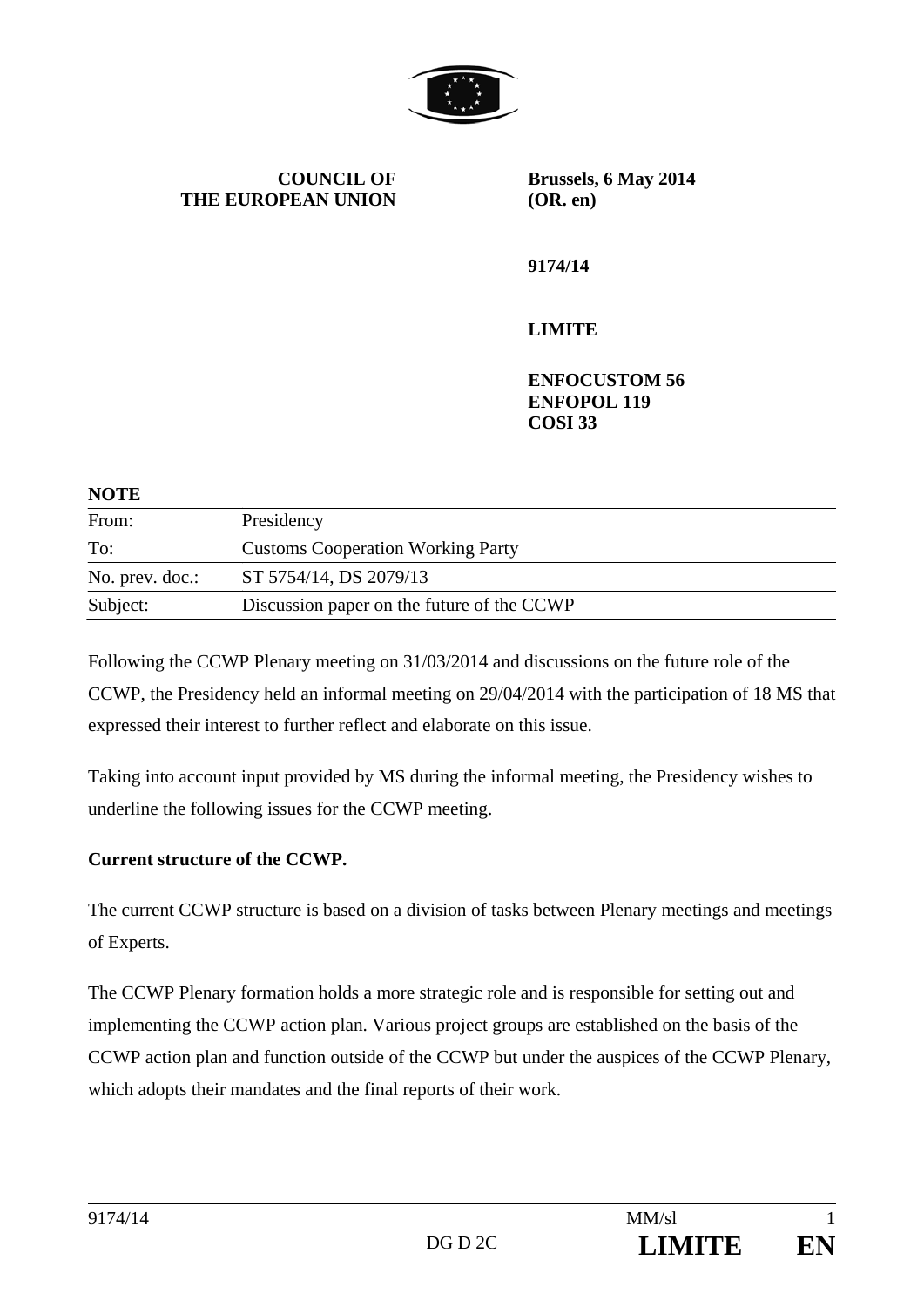The CCWP Plenary also follows the work schedule provided by the JCO Guide in order to decide on the JCO strategic objectives, to approve JCO tactical objectives and risk areas, to approve JCOs under the CCWP auspices and to report results of JCOs to COSI.

The CCWP Plenary also elaborates draft Council Conclusions and Resolutions.

On the other hand, the CCWP Experts formation has a more operationally oriented role, with an overview of customs operational activities and JCOs, through the adoption of JCO business cases and reports and through the JCO coordination mechanism.

According to the JCO Guide, the CCWP Experts are responsible for the annual review of the JCO library and the JCO Guide and for initiating discussions on tactical objectives and risk areas.

Moreover, the CCWP Experts are also assigned with the implementation of actions under the CCWP action plan.

# **Weaknesses identified in the current CCWP structure.**

Weaknesses of the current CCWP structure and orientation arise from the fact that the active role of customs in law enforcement and the increasing need for cooperation are not always reflected to their full potential in the work of the CCWP.

These weaknesses were identified by the Irish Presidency in a discussion paper presented during the  $35<sup>th</sup>$  meeting of the Customs Policy Group – Full members, where Ireland, being the out-going presidency, underlined concerns regarding the operational activities of the CCWP, their significance and relevance to the operational customs community, the balance between Plenary and Experts meetings and the actual participation of operational experts.

Moreover, experience from the implementation of CCWP Action Plans has shown that there is limited participation of MS to the Action Plan project groups and MS are not eager to lead actions. Both in the  $6<sup>th</sup>$  and the  $7<sup>th</sup>$  Action Plan, despite the efforts to find leaders for all actions, some actions were finally deemed lapsed due to the lack of leader and other actions were delegated to the CCWP Experts under the leadership of the Presidency.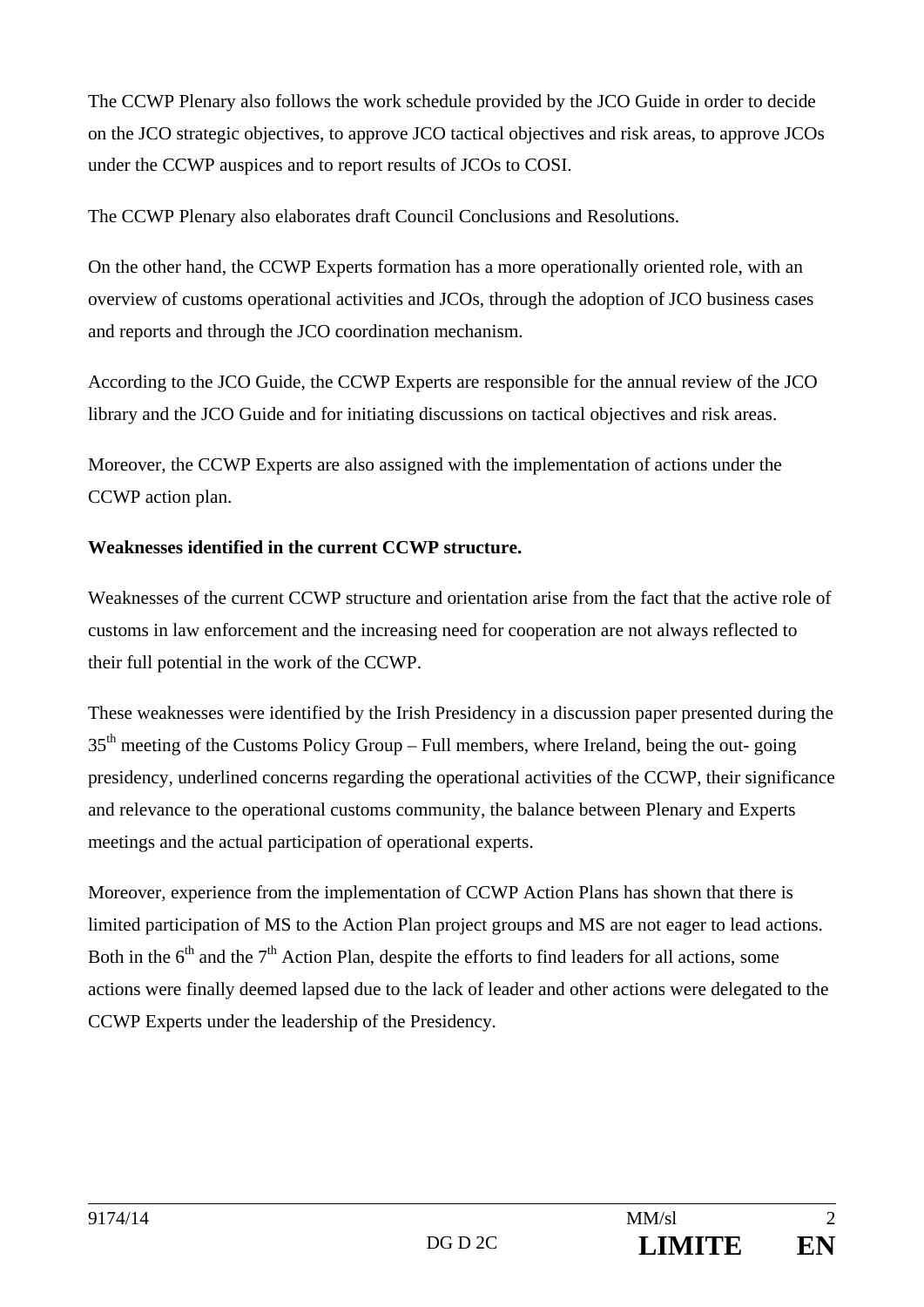The limited participation of MS and their experts in actions and meetings of the CCWP highlights a greater issue of allocation of resources, both human and financial.

An issue of specific importance is also the implementation of conclusions and the execution of recommendations deriving form actions under the CCWP Action Plans. It has been noted that the vast majority of actions lead to theoretical reports and studies without further tangible results since the CCWP Action Plans until today have not provided for the procedure and the specific responsibility for the follow up on recommendations.

### **Way forward**

Following discussions with MS, the following key factors have been identified for the future of CCWP:

### Commitment of MS

Discussions on the role of the CCWP have also taken place in the past and led to the Council Resolution 2012/C5/01 on the future of customs law enforcement cooperation.

Nevertheless, the implementation of the strategy requires strong commitment of the MS.

In order to promote the work undertaken in the CCWP and produce tangible results, MS must participate actively, mainly by allocating experts, participating in project groups and meetings, leading actions, undertaking initiatives, sharing best practices and enforcing the recommendations made under the auspices of the CCWP.

# Financing

Implementing the CCWP strategy and reinforcing the role of the CCWP will have to take under serious consideration the issue of financial resources.

Making the best possible use of available funding programs like HERCULE III, ISF and Regulation 515/97 is strongly recommended, given that the financial framework for years 2014-2020 has been finalised.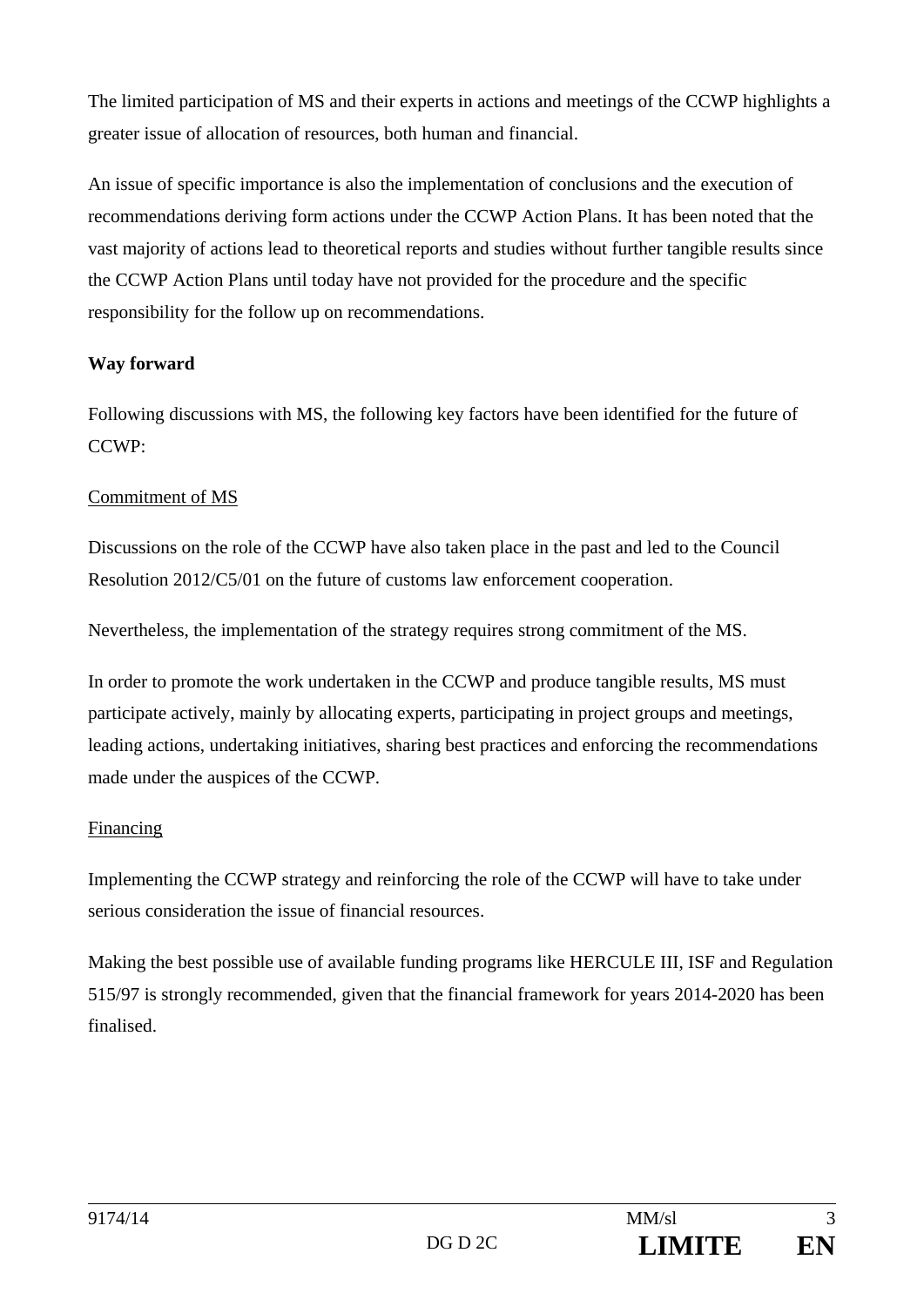Nevertheless, future efforts should focus towards creating a fund solely for customs purposes, eligible to finance the variety actions and meetings in the framework of the CCWP.

#### CCWP Action Plan

In order to produce tangible results with added value for customs, the CCWP should continue working with a specific Action Plan.

Some MS have suggested that a customs threat assessment should be elaborated primarily in order to serve as basis for the CCWP Action Plan. Contrary to other threat assessments currently undertaken by other organisations, this would be a purely customs focused threat assessment, building on threat assessment work conducted in other relevant fora.

The CCWP Action Plan will need to focus on actions that lead not only to JCOs but also to guidelines, best practices, training, study visits and other operational results. MS leading actions must also be responsible for supervising the implementation of the action's recommendations.

It should be further elaborated whether the CCWP Action Plan will continue to be implemented by project groups or could be assigned to the CCWP Experts group in order to make the best possible use of the Council working party, based on the Presidency's proposal (DS 2079/13, 5754/14). The work carried out by CCWP Experts on actions 7.5 and 7.10 can be used as benchmark exercise for the delegation of actions to the CCWP Experts.

Moreover, some MS suggested that monothematic meetings could also be organised in order to elaborate in-depth specific issues and guarantee participation of real experts.

### Flexibility

The CCWP has identified an important link to the EU Policy Cycle priorities for serious and organised crime and has created synergies between the  $7<sup>th</sup>$  CCWP action plan and EU Policy Cycle MASPs and OAPs. Notable efforts have been undertaken to increase visibility of customs as a law enforcement authority with a distinct share of competence in the framework of the EU Policy Cycle and a major improvement has been achieved in the involvement of customs with the EU Policy Cycle.